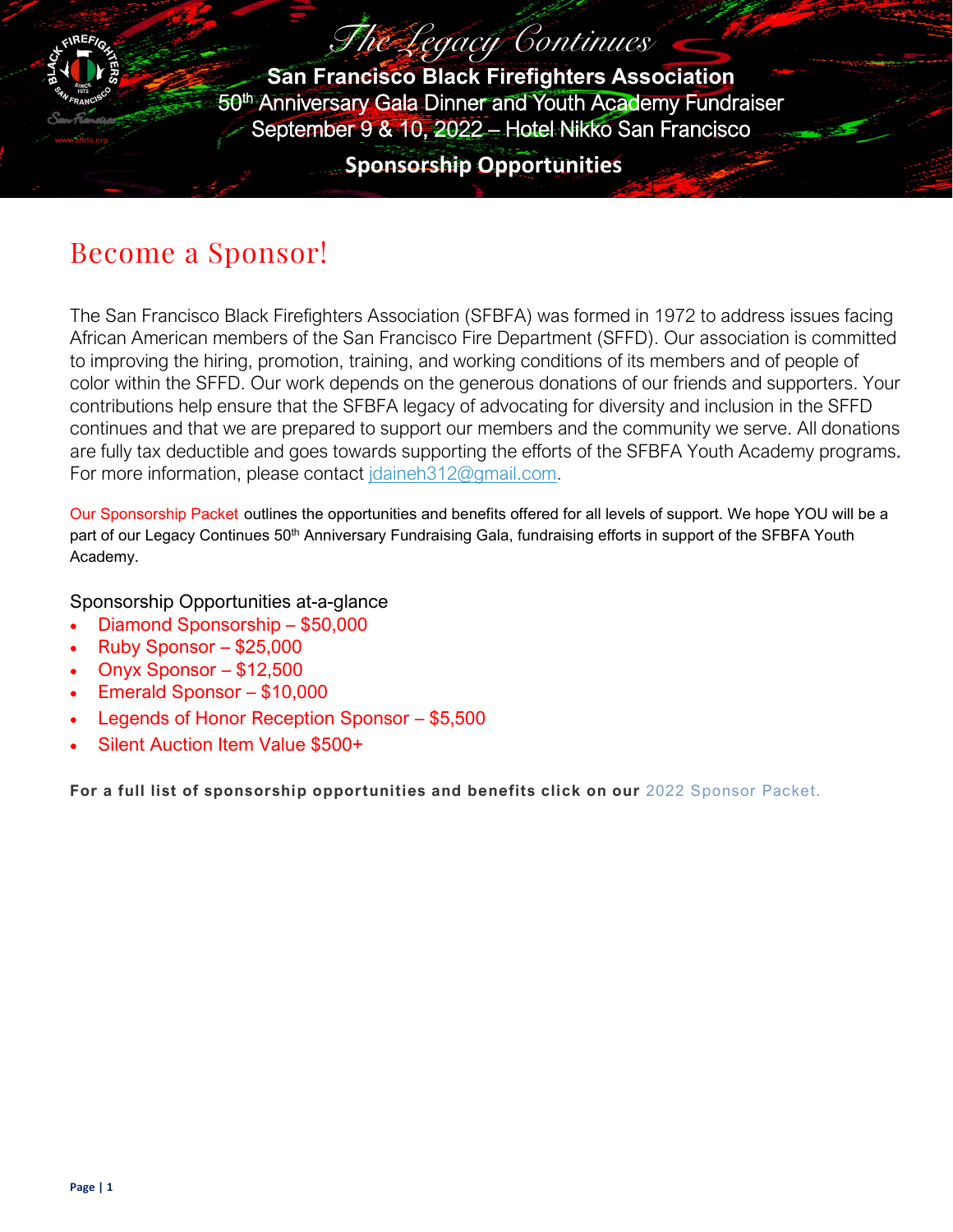# The Legacy Continues

**San Francisco Black Firefighters Association** 50th Anniversary Gala Dinner and Youth Academy Fundraiser September 9 & 10, 2022 – Hotel Nikko San Francisco

## **Sponsorship Opportunities**

Our work depends on the generous donations of our friends and supporters. Your contributions help ensure that the SFBFA legacy of advocating for diversity and inclusion in the SFFD continues and that we are prepared to support our members and the community we serve. All donations to the Legacy Continues 50<sup>th</sup> Anniversary Gala are fully tax deductible and goes towards supporting the programs for the SFBFA Youth Academy. Your sponsorship will enable us to provide a safe, nurturing, and educational environment for our current students and those that follow them.

Our event will be held on Friday, September 9, and Saturday, September10, 2022, at Hotel Nikki Hotel San Francisco. Because of supporters like you, our inaugural fundraising event allows us to fulfill our mission of helping the youth of our community improve their quality of life and achieve selfsufficiency. The evening will include special guests, testimonials from our youth academy students, and friends of the SFBFA. You will enjoy five-star dinner, an incredible silent auction and a Gala after-party featuring one of the Bay Area's best known DJ, Russ Gatewood, of the dynamic DJ duo, Rick and Russ.

Our sponsorship packet benefits offers a variety of opportunities.The benefits offered will highlight your brand with positive exposure, enable networking with other community-minded individuals and the of satisfaction knowing your partnership advances the mission of the San Francisco Black Firegithers Association's Youth Academy to fund the many programs and services provided to our youth academy students and to the city of San Francisco,

We hope YOU will be a part of our Legacy Continues Gala 2022!

## **Sincerely**

**Antione Davis President San Francisco Black Firefighters Association**

Zack Pumphrey

**Zack Pumphrey Gala Committee Chair and Segreant at Arms** San Francisco Black Firefighters Association

*Thank you for your support!*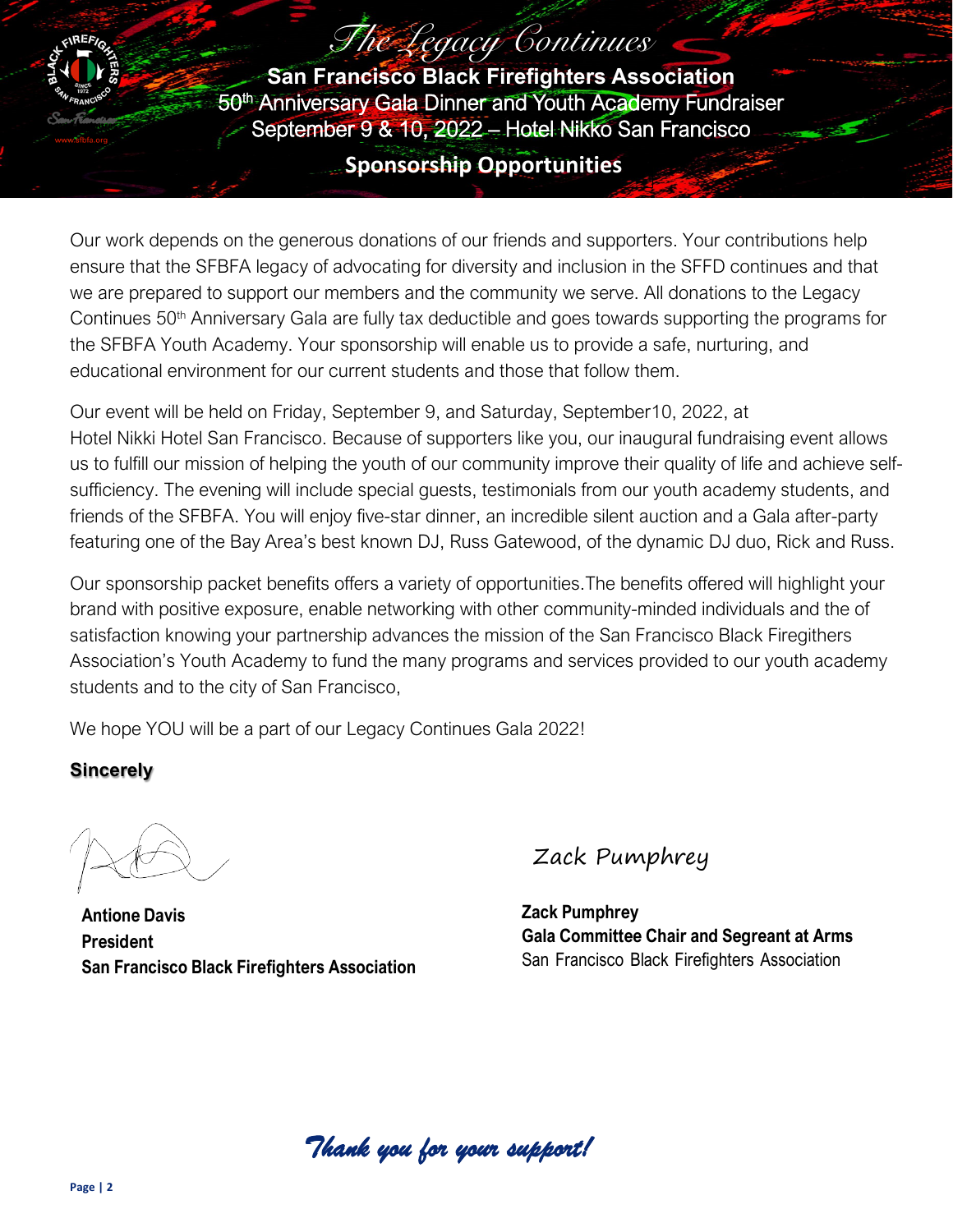

The Legacy Continues **San Francisco Black Firefighters Association** 50<sup>th</sup> Anniversary Gala Dinner and Youth Academy Fundraiser September 9 & 10, 2022 – Hotel Nikko San Francisco

**Sponsorship Opportunities**

#### **DIAMOND SPONSOR > Youth Academy Student and Family Gala Sponsor - \$50,000**

This sponsorship will fund 2 deserving Youth Academy students and 2 family members to attend the Gala in style. This sponsorship also funds tuxedos and gowns and transportation to the event, for each student.

#### Exclusive to two sponsors

- Your logo displayed prominently on digital and print promotional materials
- 1 reserved Gala VIP table for 10; 4 seats reserved for Youth Academy students and guests
- 4 Legends of Honor Reception tickets
- Up to three minutes of speaking time
- Logo on step and repeat banner
- Full page ad in Gala Program
- 2 items in the swag bag

#### **RUBY SPONSOR > Gala Youth Academy Student Gala Sponsor - \$25,000**

This sponsorship will fund 4 deserving Youth Academy students and 2 family members to attend the Gala and transportation for the students and family members.

#### Exclusive to 4 sponsors

- Your logo displayed prominently on digital and print promotional materials
- 1 VIP table for 10; 4 seats reserved for 2 students and 2 guests
- 2 Legends of Honor Reception tickets
- Half-page ad in the Gala Program
- 1 item in the swag bag

#### **ONYX SPONSOR > Youth Academy Academic Scholarship \$12,500**

This sponsorship funds 4 scholarships to deserving students for tuition, books and/or living expenses. This sponsorship also funds 2 Gala tickets for each student and 2 guests.

#### Exclusive to five (5) sponsors

- Logo displayed prominently on digital and print promotional materials
- 1 VIP table for ten (10); 4 seats reserved for 2 students and 2
- 2 Legends of Honor Reception tickets
- Half page ad in the Gala Program
- **Page | 1** • 2 items in swag bag

#### **EMERALD SPONSOR > Earl Gage, Jr. – Denise A. Elarms Scholarships - \$10,000**

This sponsorship funds 4 scholarships to deserving students for tuition, books and/or living expenses. This sponsorship also funds 2 Gala tickets for each student and 2 guests.

### Exclusive to five (5) sponsors

- Your logo displayed prominently on digital and print promotional materials
- 1 VIP table for ten (10); 4 seats reserved for 2 students and 2
- 2 Legends of Honor Reception tickets
- Half page ad in the Gala Program
- 2 items in swag bag

### **LEGENDS OF HONOR > Reception Sponsor - 5,500**

#### Exclusive to three (3) sponsors

- Your logo featured as a Legends of Honor
- Your logo on the event website and on all promotional material
- Two (2) reserved VIP cocktail tables at reception
- One (1) VIP Gala table for ten (10)
- Full page ad in the Gala Program
- Two (2) items in the Gala swag bag

#### **SILENT AUCTION > Donation Sponsor Item Value \$500+**

#### Exclusive to 10 sponsors

- One (1) VIP Gala table for ten (10) for items values over \$1500.00
- 2 Gala tickets with reserved seating for items valued over \$500.00